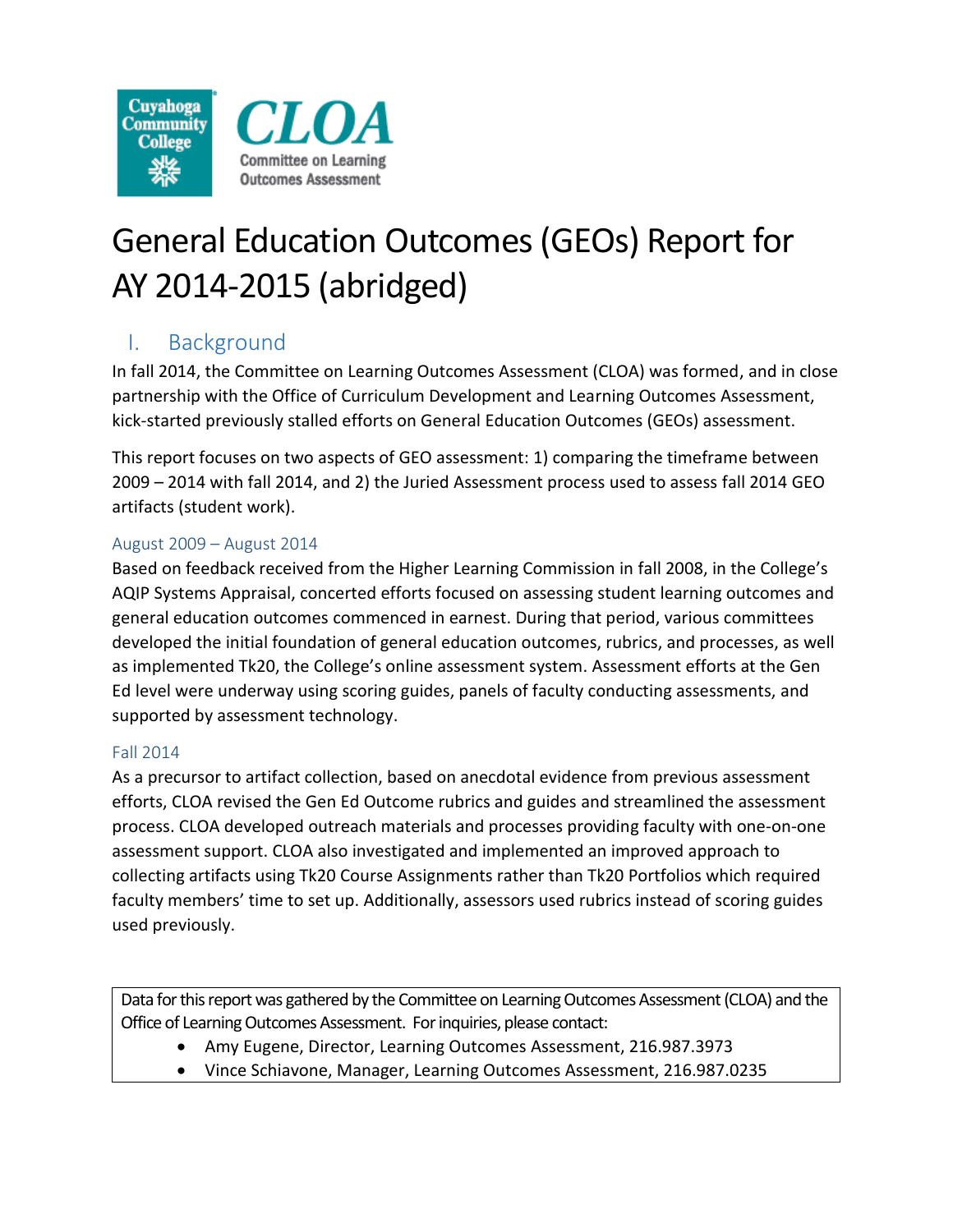### II. General Education Outcomes (GEO) Assessment Results



Note: Civic Responsibility was not part of assessment efforts during 2009-2014.

|                                         |                        |                |             | (not met) |            | (met)                                   |     |
|-----------------------------------------|------------------------|----------------|-------------|-----------|------------|-----------------------------------------|-----|
|                                         | # collected # assessed | % not met% met |             |           |            | Beginning Developir Competer Proficient |     |
| <b>Civic Responsibility (Fall 2014)</b> |                        | 28%            | <b>72%l</b> | 9%        | <b>19%</b> | 52%                                     | 20% |
| Community Context                       |                        | 26%            | 74%         | 7%        | 19%        | 53%                                     | 21% |
| <b>Community Impacts</b>                |                        | 32%            | 68%         | 9%        | 23%        | 46%                                     | 21% |
| <b>Personal Application</b>             |                        | 26%            | 74%         | 12%       | 14%        | 55%                                     | 19% |



|                                                          |                        |     |                |     | (not met) |               |     | (met)                                   |
|----------------------------------------------------------|------------------------|-----|----------------|-----|-----------|---------------|-----|-----------------------------------------|
|                                                          | # collected # assessed |     | % not met% met |     |           |               |     | Beginning Developir Competer Proficient |
| <b>Critical Thinking (Fall 2014)</b>                     | 381                    | 114 | 21%            | 79% | 8%        | <b>13%</b>    | 45% | 34%                                     |
| Defines the problem                                      |                        |     | 17%            | 83% | 8%        | 9%            | 42% | 41%                                     |
| Analyzes possible solutions                              |                        |     | 21%            | 79% | 6%        | 15%           | 47% | 31%                                     |
| Solves problem & defends solution with reason & evidence |                        |     | 24%            | 76% | 8%        | 16%           | 45% | 31%                                     |
|                                                          | # collected # assessed |     | % not met% met |     | Weak      | Adequate Good |     | Exemplar                                |
| Critical Thinking (Aug 2009- Aug 2014)                   | 58                     | 12  | 59%            | 41% | 42%       | 17%           | 25% | 16%                                     |
| Research                                                 |                        |     | 38%            | 62% | 15%       | 23%           | 37% | 25%                                     |
| Analysis/Synthesis of Information                        |                        |     | 50%            | 50% | 26%       | 24%           | 32% | 18%                                     |
| Identifies Inconsistencies & Misuse of Information       |                        |     | 83%            | 17% | 83%       | 0%            | 17% | 0%                                      |
| Decision-makina                                          |                        |     | 64%            | 36% | 42%       | 22%           | 14% | 22%                                     |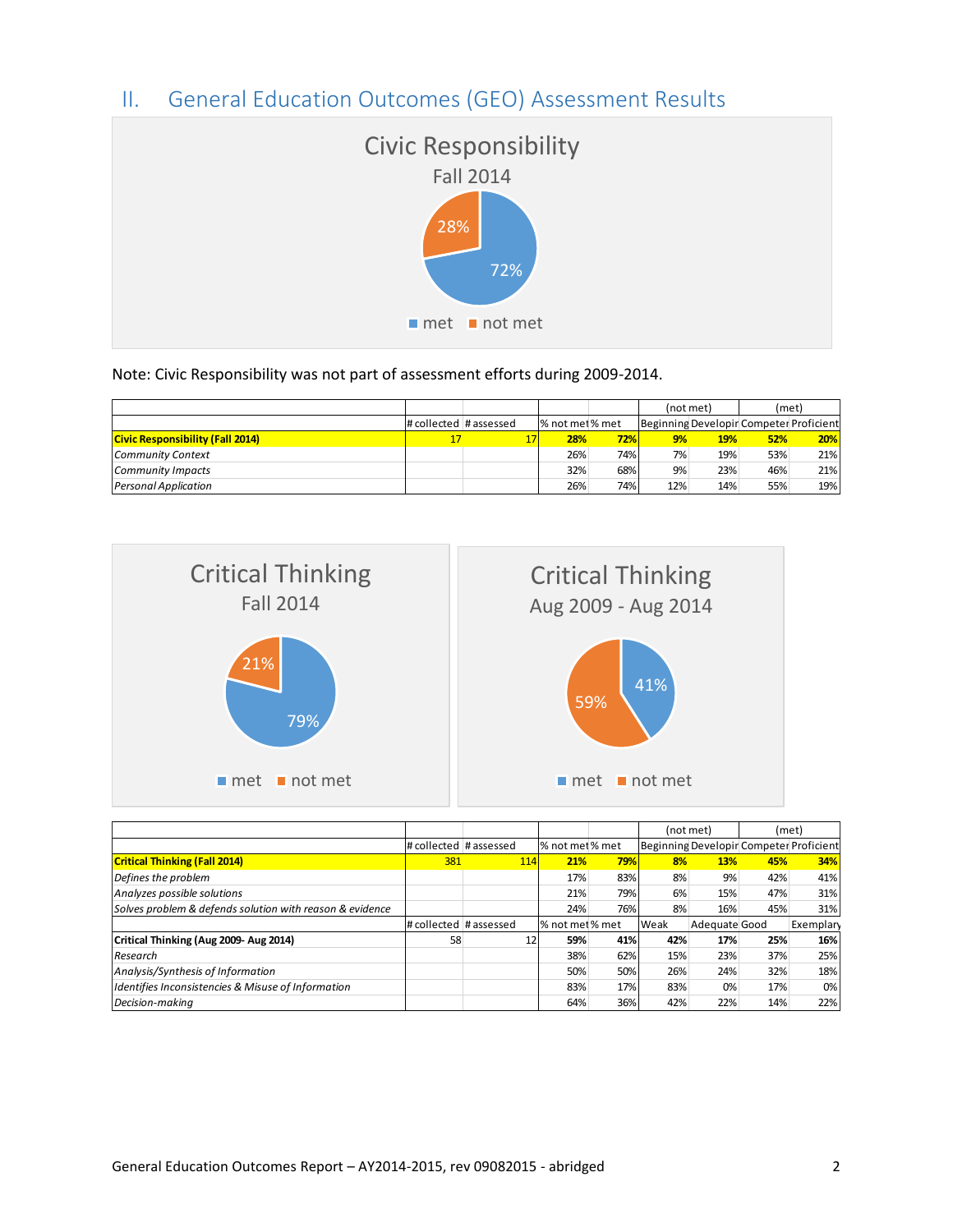

|                                                   |                        |    |                |     | (not met) |               | (met) |                                         |
|---------------------------------------------------|------------------------|----|----------------|-----|-----------|---------------|-------|-----------------------------------------|
|                                                   | # collected # assessed |    | % not met% met |     |           |               |       | Beginning Developir Competer Proficient |
| <b>Cultural Sensitivity (Fall 2014)</b>           | 68                     | 41 | 44%            | 56% | 23%       | 21%           | 40%   | 16%                                     |
| Identifies significant characteristics of culture |                        |    | 50%            | 49% | 21%       | 29%           | 34%   | 15%                                     |
| Describes cultural differences                    |                        |    | 43%            | 57% | 26%       | 17%           | 41%   | 16%                                     |
| Demonstrates sensitivity to cultural differences  |                        |    | 37%            | 63% | 22%       | 15%           | 47%   | 16%                                     |
|                                                   | # collected # assessed |    | % not met% met |     | Weak      | Adequate Good |       | Exemplary                               |
| Cultural Sensitivity (Aug 2009- Aug 2014)         | 12                     |    | 83%            | 17% | 69%       | 13%           | 13%   | 4%                                      |
| Insight & Understanding of Other Cultures         |                        |    | 80%            | 20% | 80%       | 0%            | 0%    | 20%                                     |
| Sensitivity to Cultural Differences               |                        |    | 100%           | 0%  | 75%       | 25%           | 0%    | 0%                                      |
| Self-Reflection                                   |                        |    | 100%           | 0%  | 100%      | 0%            | 0%    | 0%                                      |
| <b>Quality of Description</b>                     |                        |    | 58%            | 42% | 41%       | 17%           | 42%   | 0%                                      |
| <b>Quality of Presentation</b>                    |                        |    | 75%            | 25% | 50%       | 25%           | 25%   | 0%                                      |







|                                                                            |                              |    |                |     | (not met) |               | (met) |                                         |
|----------------------------------------------------------------------------|------------------------------|----|----------------|-----|-----------|---------------|-------|-----------------------------------------|
|                                                                            | $\#$ collected $\#$ assessed |    | % not met% met |     |           |               |       | Beginning Developir Competer Proficient |
| <b>Global Awareness (Fall 2014)</b>                                        | 52                           | 49 | 46%            | 54% | 20%       | 26%           | 32%   | 22%                                     |
| Understanding of Global Interconnectedness                                 |                              |    | 49%            | 51% | 19%       | 30%           | 28%   | 23%                                     |
| Understanding the impact of Interconnected Global Systems on Everyday Life |                              |    | 50%            | 50% | 21%       | 29%           | 33%   | 17%                                     |
| Adapting to and Participating in a Global Society                          |                              |    | 40%            | 60% | 20%       | 20%           | 35%   | 25%                                     |
|                                                                            | # collected # assessed       |    | % not met% met |     | Weak      | Adequate Good |       | Exemplar                                |
| Global Awareness (Aug 2009- Aug 2014)                                      |                              |    | 61%            | 39% | 0%        | 61%           | 39%   | 0%                                      |
| Accurate Knowledge of the World                                            |                              |    | 50%            | 50% | 0%        | 50%           | 50%   | 0%                                      |
| <b>Accessing Global Information</b>                                        |                              |    | 100%           | 0%  | 0%        | 100%          | 0%    | 0%                                      |
| <b>Develops Comparative Perspectives</b>                                   |                              |    | 33%            | 67% | 0%        | 33%           | 67%   | 0%                                      |
| Positive Engagement with the Global Community                              |                              |    | 0%             | 0%  | 0%        | 0%            | 0%    | 0%                                      |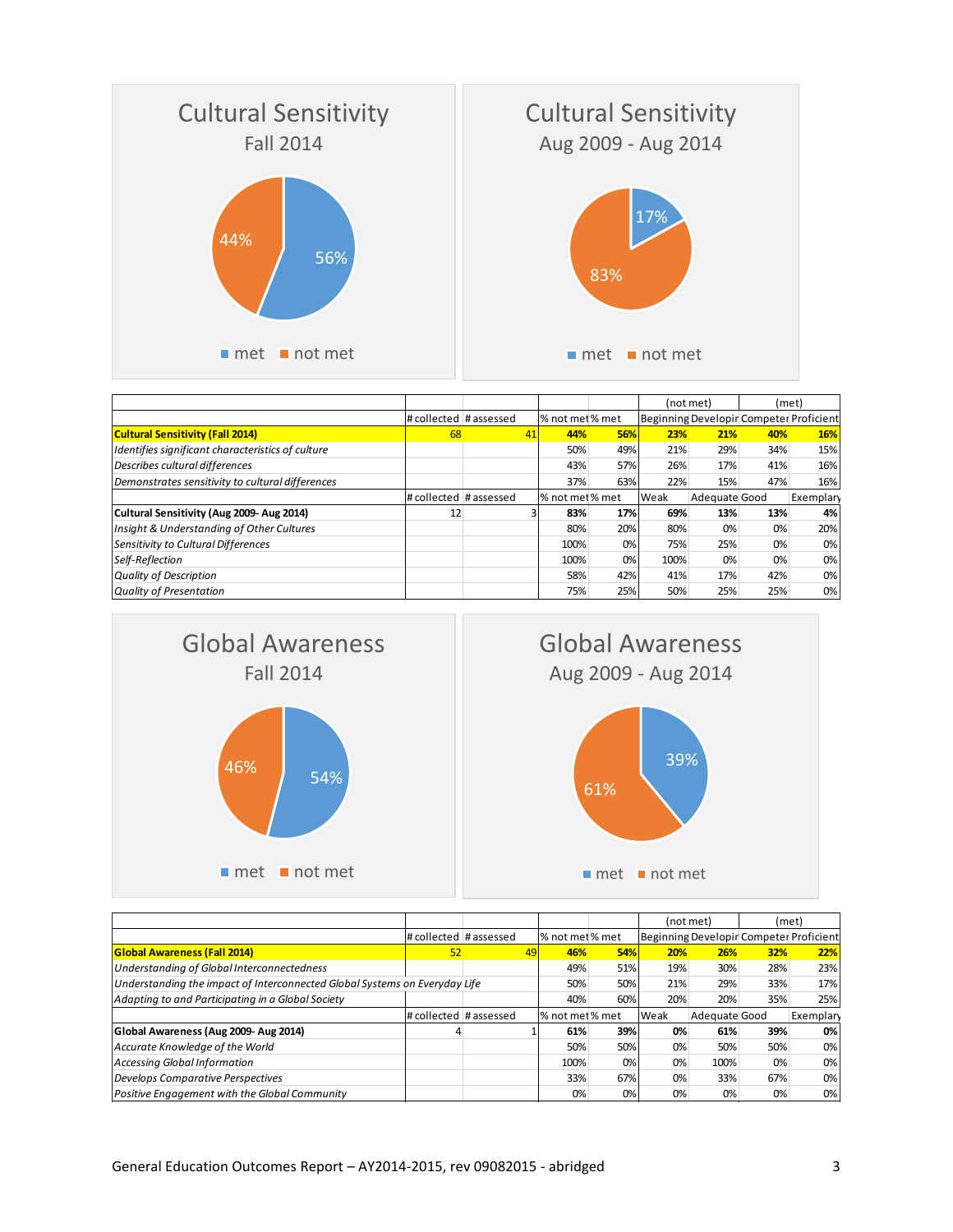

|                                                               |                        |    |                |            | (not met) |               | (met) |                                         |
|---------------------------------------------------------------|------------------------|----|----------------|------------|-----------|---------------|-------|-----------------------------------------|
|                                                               | # collected # assessed |    | % not met% met |            |           |               |       | Beginning Developir Competer Proficient |
| <b>Information Literacy (Fall 2014)</b>                       | 61                     | 61 | 26%            | <b>74%</b> | 8%        | <b>18%</b>    | 50%   | 23%                                     |
| Identifies Information                                        |                        |    | 10%            | 90%        | 5%        | 5%            | 51%   | 38%                                     |
| <b>Evaluates Information</b>                                  |                        |    | 41%            | 59%        | 13%       | 28%           | 45%   | 14%                                     |
| <b>Uses Information</b>                                       |                        |    | 26%            | 74%        | 8%        | 18%           | 50%   | 23%                                     |
|                                                               | # collected # assessed |    | % not met% met |            | Weak      | Adequate Good |       | Exemplary                               |
| Information Literacy (Aug 2009- Aug 2014)                     | 94                     | 32 | 54%            | 46%        | 32%       | 22%           | 28%   | 18%                                     |
| Understanding Nature of Information                           |                        |    | 39%            | 61%        | 20%       | 19%           | 43%   | 18%                                     |
| <b>Accessing Information</b>                                  |                        |    | 56%            | 44%        | 34%       | 22%           | 24%   | 20%                                     |
| <b>Evaluating Information</b>                                 |                        |    | 43%            | 57%        | 24%       | 19%           | 39%   | 18%                                     |
| <b>Using Information</b>                                      |                        |    | 58%            | 42%        | 36%       | 22%           | 20%   | 22%                                     |
| Understands Ethical & Legal Implications of Using Information |                        |    | 74%            | 26%        | 48%       | 26%           | 12%   | 14%                                     |







|                                         |                        |    |                |      | (not met) |               | (met) |                                         |
|-----------------------------------------|------------------------|----|----------------|------|-----------|---------------|-------|-----------------------------------------|
|                                         | # collected # assessed |    | % not met% met |      |           |               |       | Beginning Developir Competer Proficient |
| <b>Oral Communication (Fall 2014)</b>   | 22                     | 13 | 8%             | 92%  | 4%        | 4%            | 54%   | 38%                                     |
| <b>Delivery</b>                         |                        |    | 13%            | 87%  | 13%       | 0%            | 50%   | 37%                                     |
| Content                                 |                        |    | 13%            | 87%  | 0%        | 13%           | 50%   | 37%                                     |
| Language                                |                        |    | 0%             | 100% | 0%        | 0%            | 63%   | 38%                                     |
|                                         | # collected # assessed |    | % not met% met |      | Weak      | Adequate Good |       | Exemplary                               |
| Oral Communication (Aug 2009- Aug 2014) | 18                     | 15 | 41%            | 59%  | 13%       | 28%           | 46%   | 14%                                     |
| Audience Analysis & Response            |                        |    | 42%            | 58%  | 13%       | 29%           | 35%   | 23%                                     |
| <b>Organization &amp; Content</b>       |                        |    | 23%            | 77%  | 5%        | 18%           | 45%   | 32%                                     |
| <b>Nonverbal Cues</b>                   |                        |    | 71%            | 29%  | 43%       | 28%           | 29%   | 0%                                      |
| Listening with Intent                   |                        |    | 20%            | 80%  | 0%        | 20%           | 80%   | 0%                                      |
| Persuasion & Influence                  |                        |    | 48%            | 52%  | 4%        | 44%           | 39%   | 13%                                     |